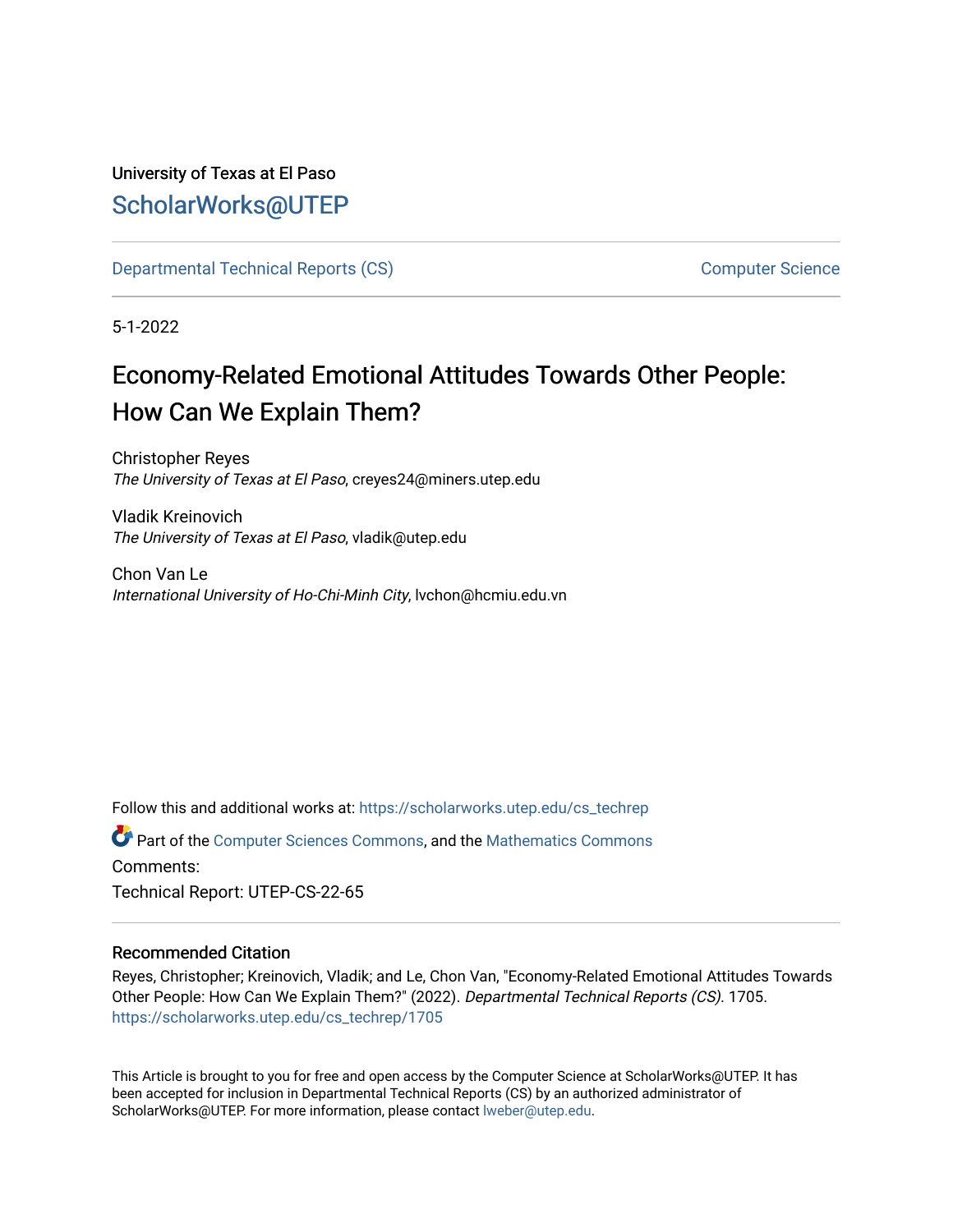# Economy-Related Emotional Attitudes Towards Other People: How Can We Explain Them?

Christopher Reyes, Vladik Kreinovich, and Chon Van Le

Abstract Research has shown that to properly understand people's economic behavior, it is important to take into account their emotional attitudes towards each other. Behavioral economics shows that different attitudes results in different economyrelated behavior. A natural question is: where do these emotional attitudes come from? We show that, in principle, such emotions can be explained by people's objective functions. Specifically, we show it on the example of a person whose main objective is to increase his/her country's GDP: in this case, the corresponding optimization problem leads exactly to natural emotions towards people who contribute a lot or a little towards this objective.

## 1 Formulation of the Problem

Economy-related emotions are important. Traditional economics considers people as rational decision makers, that make all investment and other economic decisions based on the cold calculations of possible benefits and drawbacks of different options. In reality, people often have strong economy-related emotions, and these emotions affect human decisions. It is therefore important to take these emotions into account when predicting how people will behave.

Taking such emotions into account is an important part of behavioral economics, a branch of economics that recently got several Nobel prizes.

But where do these emotions come from? A natural next question is: where do these emotions come from? These emotions affect how people make economic de-

Chon Van Le International University of Ho-Chi-Minh City, Vietnam, e-mail: lvchon@hcmiu.edu.vn

Christopher Reyes and Vladik Kreinovich

Department of Computer Science, University of Texas at El Paso, 500 W. University El Paso, Texas 79968, USA, e-mail: creyes24@miners.utep.edu, vladik@utep.edu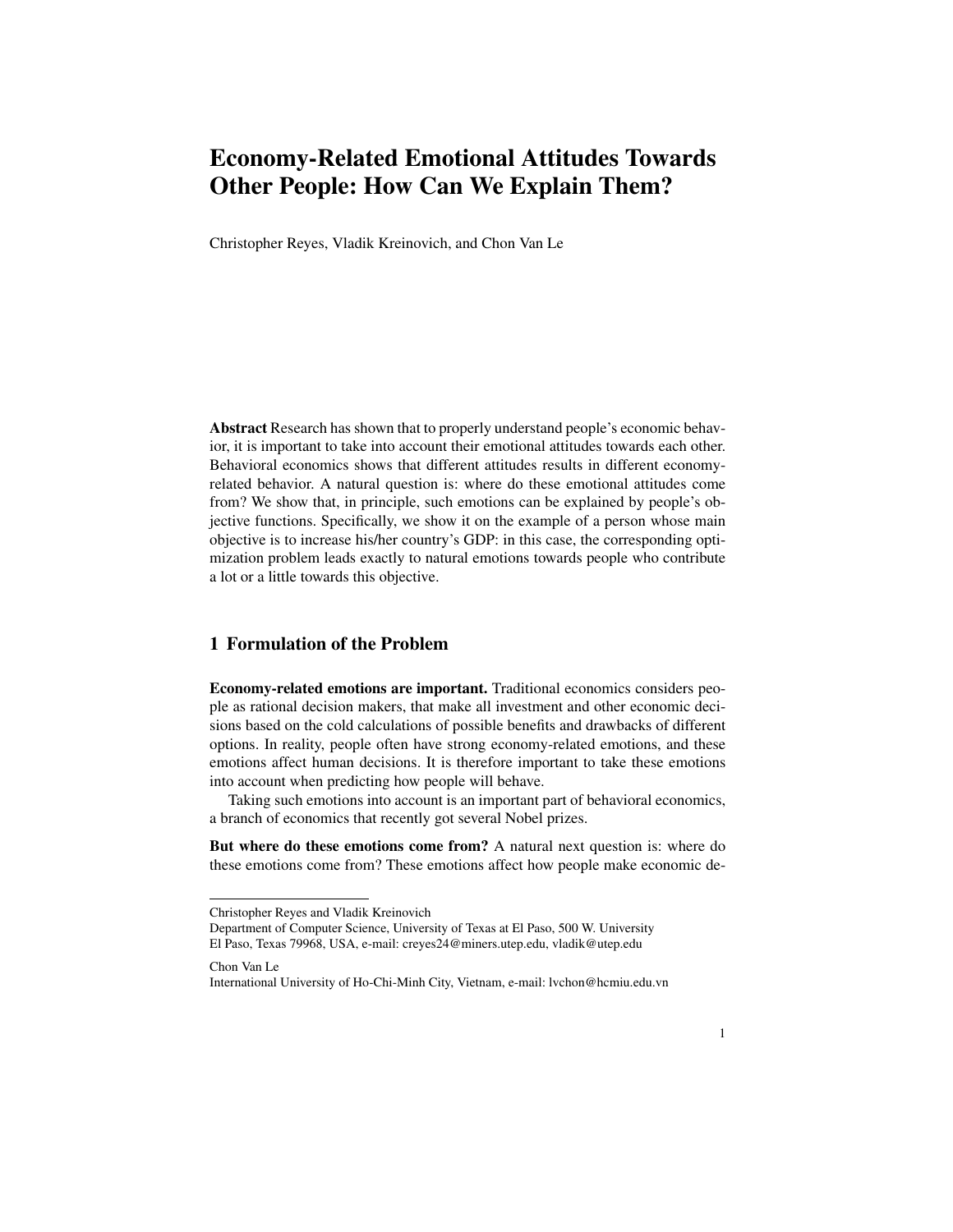cisions and thus, affect the country's economy. So, if a person wants the country's economy to be going in a certain direction, a natural hypothesis is that this person's economy-related emotions should help drive the country's economy in this direction.

In this paper, we show that this hypothesis indeed explains – at least on the qualitative level – people's economy-related emotions. We show it on the example of a situation when a person is mostly interested in increasing the country's Gross Domestic Product (GDP) as much as possible. We show that in this case, the analysis of the corresponding optimization problem leads exactly to the economy-related emotional attitudes that people experience.

### 2 Towards Formulating the Problem in Precise Terms

How decision theory describes individual and group decision making. According to decision theory (see, e.g., [2, 3, 4, 5, 8, 9, 10]), decisions of a rational person *i*, i.e., a person whose decisions are consistent, are equivalent to optimizing an appropriate function  $u_i(x)$  known as *utility function*. In other words, decisions of a rational person *i* are equivalent to selecting an alternative *x* for which the utility  $u_i(x)$  is the largest possible.

In general, utility is defined modulo linear transformations: instead of the original function  $u_i(x)$ , we can use an alternative function  $u'_i(x) = a \cdot u_i(x) + b_i$  for some constants  $a_i > 0$  and  $b_i$ ; this new function describes exactly the same preferences and thus, exactly the same economic behavior.

What if several people need to make a joint decision affecting all of them? In this paper, we consider a what is called a *win-win* situation, when we need to select between several decisions each of which is potentially beneficial for everyone. In such cases, we start with what is called a *status quo* situation  $x_0$  – the situation in which the group is right now (and in which the group will remain if no group decision is selected). In this case, to make analysis easier, it makes sense to re-scale all individual utilities so that each person utility  $u_i(x_0)$  of the status quo situation  $x_0$  becomes 0. This can be done, e.g., by going from the original scale  $u_i(x)$  to the new scale  $u_i(x) + b_i$  with  $b_i = -u_i(x_0)$ . Because of this possibility, in the following text, we will assume that all utility functions already have this property, i.e., that  $u_i(x_0) = 0$  for all participants *i*.

Under this assumption, decision theory recommends to select a decision  $x$  for which the product of the utilities  $\prod_{r=1}^{n}$  $\prod_{i=1} u_i(x)$  is the largest possible. This idea is known as *Nash's bargaining solution*; see, e.g., [5, 6, 7].

How emotional attitudes towards other people are taken into account. Emotional attitude means that the person's preferences – and thus, the person's utility function  $u_i(x)$  that describes these preferences – are affected not only by the objective conditions of this person, but also by the conditions (i.e., utilities) of others. Let us denote the utility that only takes into account the objective conditions by  $u_i^{(0)}$  $i^{(0)}(x)$ .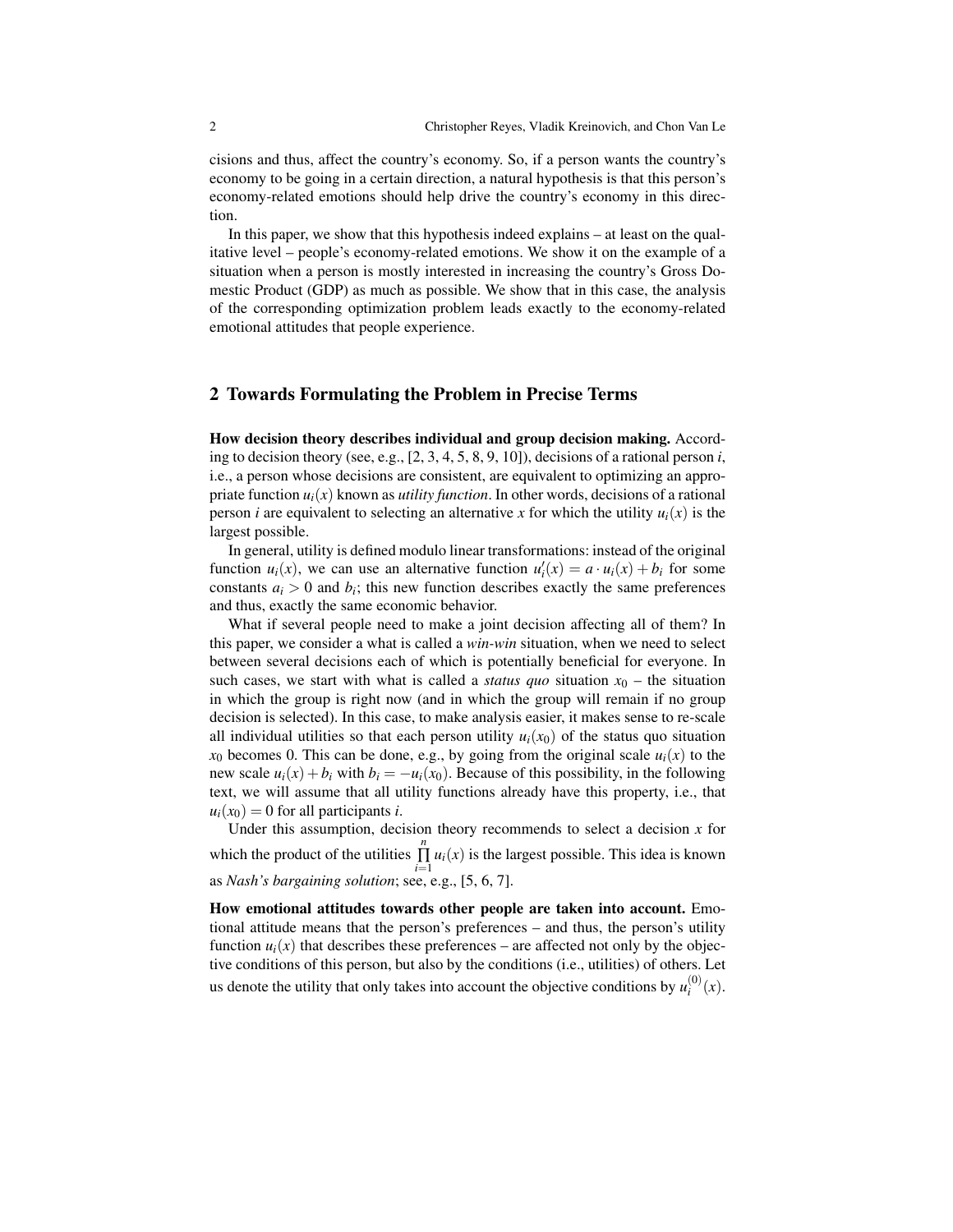Economy-Related Emotional Attitudes Towards Other People 3

The actual utility  $u_i(x)$  is affected not only by this value  $u_i^{(0)}$  $i^{(0)}(x)$ , but also by utilities  $u_j(x)$  of others:

$$
u_i(x) = f_i(u_i^{(0)}(x), u_j(x), u_{j'}(x), \ldots).
$$

The effect of others is usually smaller than the effect of the person's own objective conditions. Since the effect of the values  $u_j(x)$  is small, we can follow the usual practice of physics and other applications (see, e.g., [1, 11]): expand the dependence on these values in Taylor series and keep only linear terms in this expansion. So, we end up with the following formula:

$$
u_i(x) = u_i^{(0)}(x) + \sum_{j \neq i} \alpha_{ij} \cdot u_j(x), \qquad (1)
$$

for appropriate coefficients  $\alpha_{ij}$ . These coefficients  $\alpha_{ij}$ , in effect, describe the emotions of the *i*-th person toward a person *j*:

- When the coefficient  $\alpha_{ij}$  is positive, this means positive attitude: the person *i* feels better when he/she knows that the person *j* is better.
- When the coefficient  $\alpha_{ij}$  is negative, this means negative attitude: the more person *j* enjoys life, the worse person *i* feels. This negative feeling may be welljustified: e.g., when the person *j* gained his money in a still-legal but highly unethical way, by hurting others.

Resulting formulation of the problem. Suppose that a person *i* wants the community to achieve a certain objective – e.g., to increase the overall GDP which can be approximately described as sum

$$
G \stackrel{\text{def}}{=} u_i^{(0)} + \sum_{j \neq i} u_j. \tag{2}
$$

The person *i* can change the group behavior by using appropriate emotions toward other people. Indeed, once the person *i* fixes his/her emotions, i.e., the coefficients  $\alpha_{ij}$ , then, according to the Nash's bargaining solution, the group will select the alternative that maximizes the product

$$
F \stackrel{\text{def}}{=} \left( u_i^{(0)} + \sum_{j \neq i} \alpha_{ij} \cdot u_j \right) \cdot \prod_{j \neq i} u_j. \tag{3}
$$

The question is: what coefficients  $\alpha_{ij}$  should the person *i* select so that the result of maximizing the expression (4) will also maximize *i*-th objective  $G - e.g.,$  in our example, the expression (2).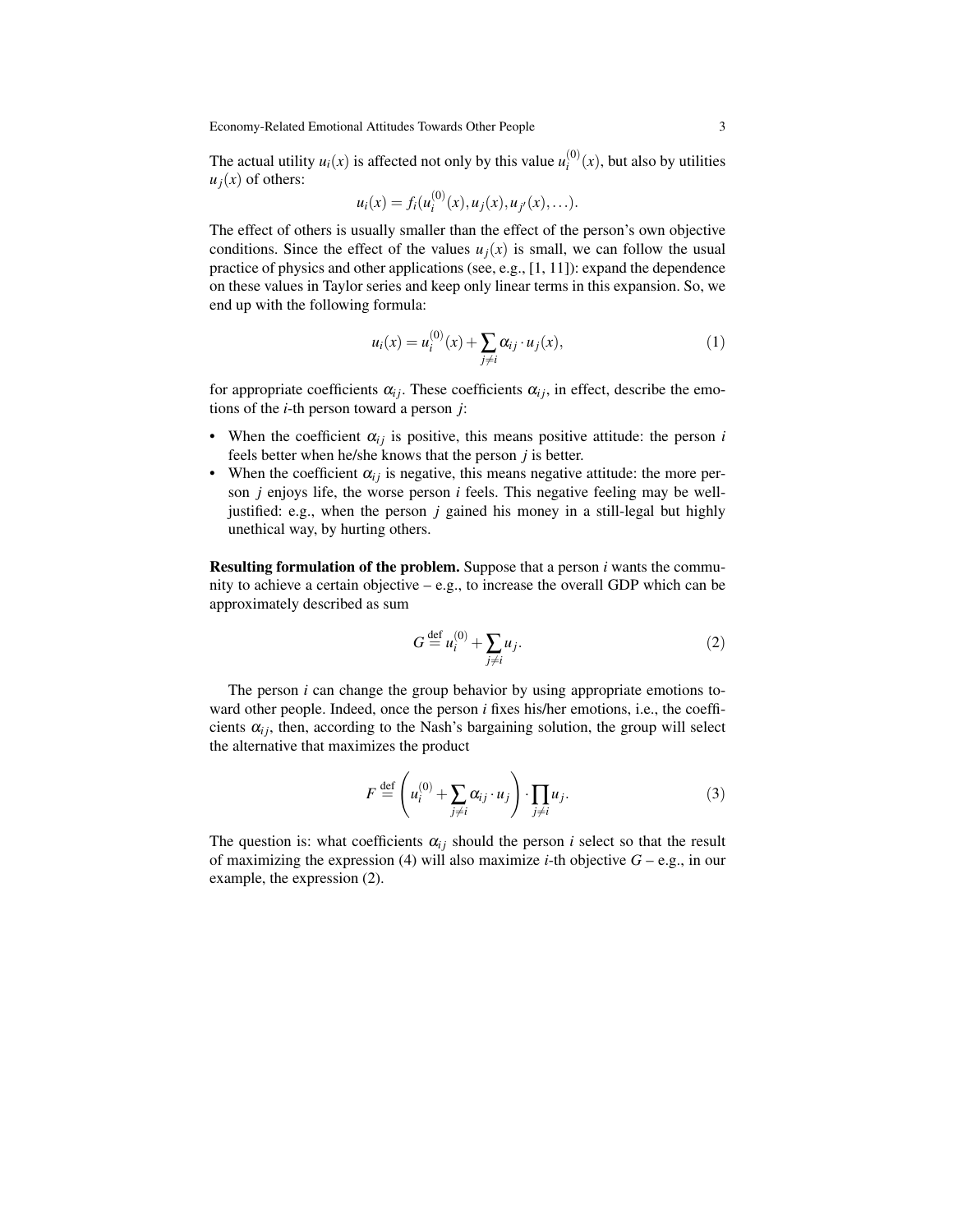#### 3 Analysis of the Problem

Let us first formulate the above problem in general mathematical terms. We have two functions  $F(v_1,..., v_n)$  and  $G(v_1,..., v_n)$  of several variables. We want to make sure that at the point  $m = (m_1, \ldots, m_n)$  at which the first function attains its maximum under some constraints, the second function also attains its largest value under the same constraints.

The fact that at the point *m*, the function  $F(v_1,..., v_n)$  attains its maximum under give constraints means that for any perturbation  $m_i \mapsto m_i + \Delta m_i$  which is consistent with these constraints, the value of this function cannot increase. In particular, this must be true for small perturbations ∆*m<sup>i</sup>* . For small perturbations, terms quadratic (and of higher order) with respect to these perturbations are very small and can, thus, be safely ignored. Thus, to find the modified value  $F(m_1 + \Delta m_1, \ldots, m_n + \Delta m_n)$  of this function, we can expand this expression in Taylor series in terms of ∆*m<sup>i</sup>* and keep only linear terms in this expansion. In this case, we get

$$
F(m_1 + \Delta m_1, \dots, m_n + \Delta m_n) = F(m_1, \dots, m_n) + \sum_{i=1}^n \frac{\partial F}{\partial m_i} \cdot \Delta m_i.
$$
 (4)

Thus, the requirement that the value of the function  $F(v_1,..., v_n)$  attains its maximum means that for all possible perturbations  $\Delta m_i$ , the new value

$$
F(m_1+\Delta m_1,\ldots,m_n+\Delta m_n)
$$

of this function is smaller than or equal to the previous value  $F(m_1, \ldots, m_n)$ . Due to the formula (4), this difference is equal to the sum in the right-hand side of this formula. Thus, the maximizing condition means that this sum should be non-positive:

$$
\sum_{i=1}^{n} \frac{\partial F}{\partial m_i} \cdot \Delta m_i \le 0. \tag{5}
$$

This sum is the scalar ("dot") product  $\nabla F \cdot \Delta m$  of two vectors: the gradient vector

$$
\nabla F = \left(\frac{\partial F}{\partial m_i}, \dots, \frac{\partial F}{\partial m_n}\right) \tag{6}
$$

and the perturbations vector

$$
\Delta m = (\Delta m_1, \dots, \Delta m_n). \tag{7}
$$

Thus, the fact that the function  $F(v_1,..., v_n)$  attains its maximum at the point *m* implies that for all possible perturbations  $\Delta m$ , we have  $\nabla F \cdot \Delta m \leq 0$ .

The fact that at the same point *m*, the function *G* should not increase means that ∆*G* · ∆*m* ≤ 0. We do not exactly know a priori which perturbations ∆*m* will be possible and which not. So, to make sure that the maximum of *F* also implies the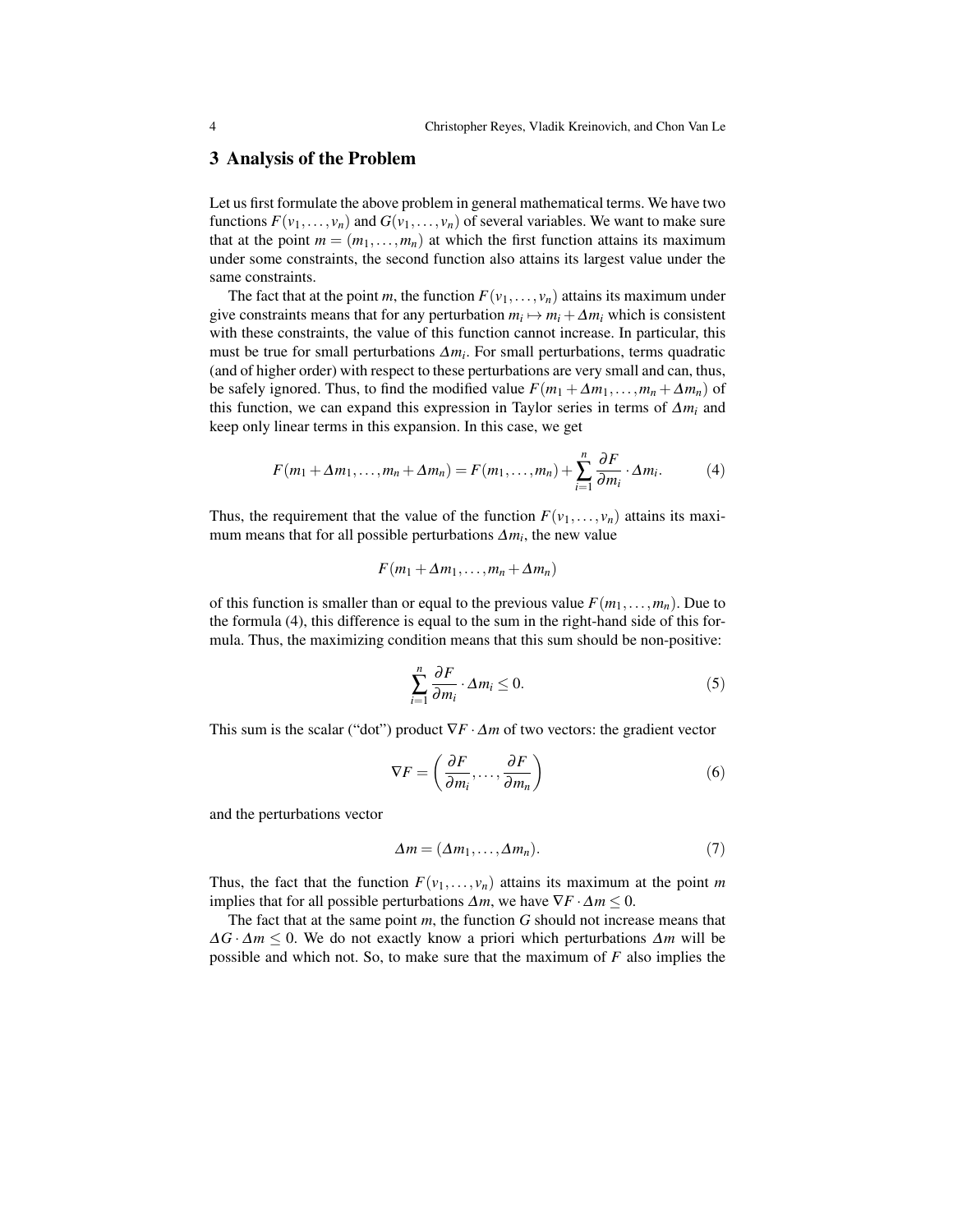maximum of *G*, it is reasonable to require that for *all* possible vectors  $\Delta m$ , if we have  $\nabla F \cdot \Delta m \leq 0$ , then we should also have  $\nabla G \cdot \Delta m \leq 0$ .

In particular, if  $\nabla F \cdot \Delta m = 0$ , this means that we have both  $\nabla F \cdot \Delta m \leq 0$  and  $\nabla F \cdot (-\Delta m) \le 0$ . Thus, we should have  $\nabla G \cdot \Delta m \le 0$  and  $\nabla G \cdot (-\Delta m) \le 0$  – i.e.,  $\nabla G \cdot \Delta m > 0$ . So, we should have  $\nabla G \cdot \Delta m = 0$ . In geometric terms, the fact that the dot product of two vectors is 0 means that this vectors are orthogonal to each other. Thus, every vector ∆*m* which is orthogonal to ∇*F* should be orthogonal to ∇*G*. All the vectors orthogonal to a given vector ∇*F* form a (hyper-)plane orthogonal to this vector. It is known that all the vectors which are orthogonal to all the vectors from this plane are collinear with  $\nabla F$ , i.e., we must have  $\nabla G = c \cdot \nabla F$  for some constant *c* – or, equivalently, that  $\nabla F = c' \cdot \nabla G$  for some constant  $c' = 1/c$ .

Let us use this conclusion to analyze our case study, in which we unknowns  $v_i$ are:

- the "objective" utility value  $u_i^{(0)}$  $i$ <sup>(v)</sup> of person *i*, and
- the utility values  $u_j$  corresponding to all other persons  $j$ .

#### 4 Case Study

Description of the case: reminder. We consider the case when the main objective of the person *i* is increasing the GDP of his/her country.

In this case, the function *G* has the form (2).

**Analysis of the case.** For the function *G*, its gradient is equal to  $\nabla G = (1, \ldots, 1)$ , so the above condition means that

$$
\nabla F = c' \cdot \nabla G = (c', \dots, c') \tag{8}
$$

for some constant *c* ′ , i.e., that all partial derivatives of the function *F* have the same value. It is convenient to describe *F* as  $F = \exp(H)$ , where

$$
H = \ln(F) = \ln\left(u_i^{(0)} + \sum_{j \neq i} \alpha_{ij} \cdot u_j\right) + \sum_{j \neq i} \ln(u_j). \tag{9}
$$

Here, by the chain rule formula,  $\nabla F = \exp(H) \cdot \nabla H$ . So, all components of the vector  $\nabla H$  differ from the corresponding components of the vector  $\nabla F$  by the same factor  $F = \exp(H)$ . Since all the components of the gradient  $\nabla F$  are equal to each other, this implies that all the components of the gradient ∇*H* are also equal to each other.

Differentiating the expression (9) with respect to  $u_i^{(0)}$  $i^{(0)}$ , we conclude that

$$
H_{,i} \stackrel{\text{def}}{=} \frac{\partial H}{\partial u_i^{(0)}} = \frac{1}{u_i^{(0)} + \sum_{j \neq i} \alpha_{ij} \cdot u_j}.
$$
 (10)

For each  $k \neq i$ , differentiating the expression (9) with respect to  $u_k$ , we get: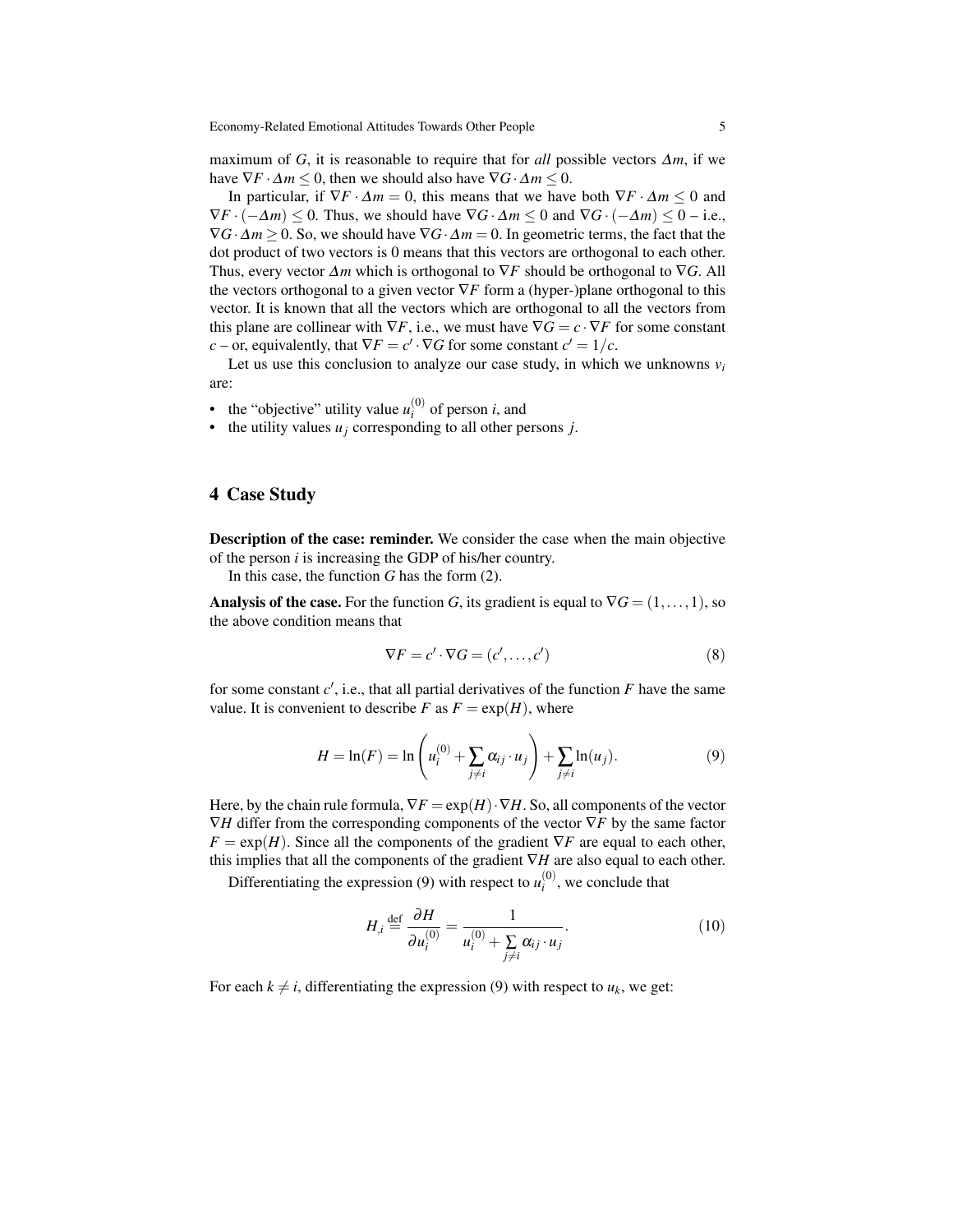6 Christopher Reyes, Vladik Kreinovich, and Chon Van Le

$$
H_{,k} \stackrel{\text{def}}{=} \frac{\partial H}{\partial u_k} = \frac{\alpha_{ik}}{u_i^{(0)} + \sum\limits_{j \neq i} \alpha_{ij} \cdot u_j} + \frac{1}{u_k}.
$$
 (11)

These two derivative  $-$  i.e., these two components of the gradient  $-$  must be equal to each other, i.e., we must have

$$
\frac{\alpha_{ik}}{u_i^{(0)} + \sum\limits_{j \neq i} \alpha_{ij} \cdot u_j} + \frac{1}{u_k} = \frac{1}{u_i^{(0)} + \sum\limits_{j \neq i} \alpha_{ij} \cdot u_j}.
$$
(12)

Multiplying both sides of this equation by

$$
C \stackrel{\text{def}}{=} u_i^{(0)} + \sum_{j \neq i} \alpha_{ij} \cdot u_j,\tag{13}
$$

we conclude that

$$
\alpha_{ik} + \frac{C}{u_k} = 1. \tag{14}
$$

Thus, we arrive at the following formula for the coefficients  $\alpha_{ik}$  describing the *i*-th person's emotions towards others.

Resulting formula and its interpretation. For a person *i* whose main objective is increasing the country's GDP, the appropriate emotions towards others – namely, the emotions that best promote this objective – are described by the formula

$$
\alpha_{ik} = 1 - \frac{C}{u_k}.\tag{15}
$$

Thus:

- When a person *k* works hard and contributes a lot to the GDP and thus, get a lot of compensation  $u_k$  for his/her hard work, we get  $\alpha_{ik} \approx 1$  – i.e., the person *i* has a very positive attitude towards this hard-working person *k*.
- On the other hand, if a person *k* works as little as possible, so that *k*'s compensation is small, the *i*'s attitude towards *k* is much less positive, and it can be even negative if  $u_k < C$ .

#### *Comments.*

- From the commonsense viewpoint, this negative attitude makes sense: if *i*'s goal is to increase the country's GDP, then *i* naturally feels negative towards those who could help their country more but prefer not to work too hard. What we showed is that not only such motions are natural, they actually help achieve such economic goals. For example, if many people think like that, the country may try to force people to work more – e.g., by imposing special taxes on those who do not pull their share of effort.
- It is important to take into account that we are dealing with an approximate model and thus, our main conclusion – the formula  $(15)$  – should not be taken too liter-